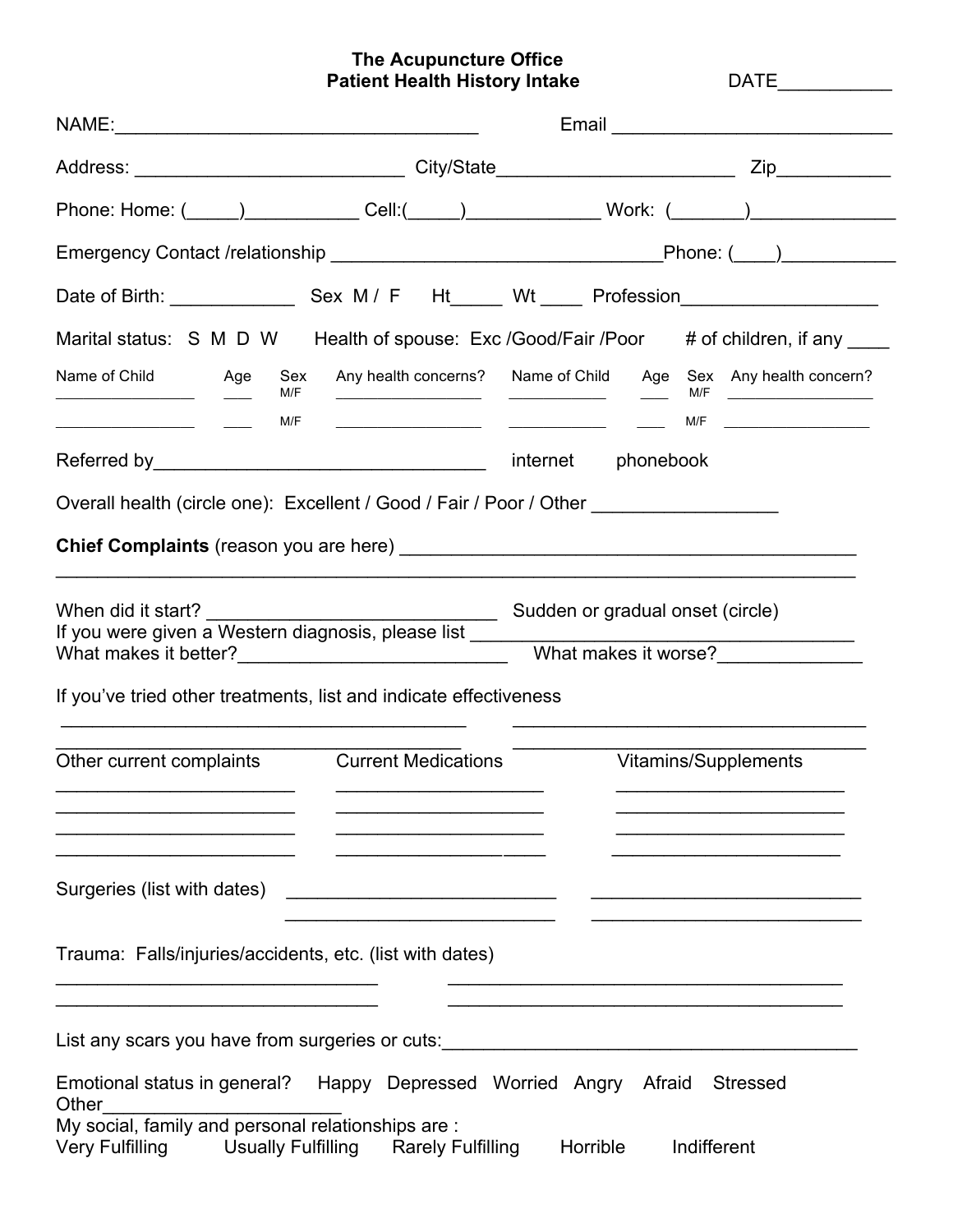| Family history of serious illness: (circle)<br>Cancer<br><b>Diabetes</b><br>Heart<br>Other:                                                                                                                                                                                                                                                                                                                                                                                                                                                                                  |  |  |
|------------------------------------------------------------------------------------------------------------------------------------------------------------------------------------------------------------------------------------------------------------------------------------------------------------------------------------------------------------------------------------------------------------------------------------------------------------------------------------------------------------------------------------------------------------------------------|--|--|
| Do you have any religion based dietary restrictions? (i.e. Vegetarian, Kosher, etc)__________<br>Do you have any food allergy or sensitivity based diet restrictions?<br>What does your typical diet include? (Please circle all)<br>Meat fish eggs dairy vegetables fruit breads starches cakes/cookies<br>sweets<br>If you smoke or drink alcohol or caffeine, please indicate how much.<br>Are you currently using any recreational drugs? (marijuana, etc) ________________                                                                                              |  |  |
| <b>Rest/Activity</b><br>How many hours of sleep do you get a night? __________________(see General Feelings area)                                                                                                                                                                                                                                                                                                                                                                                                                                                            |  |  |
| <b>Past &amp; Present Condition</b><br>AIDS/HIV<br><b>Diabetes</b><br><b>High Blood Pressure</b><br><b>Rheumatic Fever</b><br>Alcoholism<br>_Emphysema<br><b>Measles</b><br><b>Scarlet Fever</b><br>Allergies<br><b>Epilepsy</b><br><b>Multiple Sclerosis</b><br><b>Seizures</b><br>Appendicitis<br>Goiter<br><b>Mumps</b><br><b>Stroke</b><br>Pacemaker<br>Arteriosclerosis<br>Gout<br>Thyroid disorder<br>Heart disease ___ Pleurisy<br>Asthma<br>Ulcer<br>Hepatitis<br><b>Venereal Disease</b><br>Cancer<br>Pneumonia<br>Chicken Pox<br>Herpes<br>Polio<br>Whooping cough |  |  |
| <b>General Feelings</b><br>Fatigue<br><b>Recurrent Fever</b><br>Trouble falling asleep<br>Swelling<br>Waking at night<br>Cold hands/feet<br>Bleed / bruise easily<br>Heavy feeling<br>Chills<br>Weight gain / loss<br>Night sweats<br>Hot feeling<br>Muscle cramps<br>Dream-disturbed sleep<br>Dizzy / Vertigo<br>Numbness / tingling / tremors<br>Sweat easily                                                                                                                                                                                                              |  |  |
| <b>Digestion / Appetite</b><br>Nausea<br>Heartburn<br>Anal itch / burning / fissure<br>Gas<br><b>Bloating</b><br>Indigestion<br>Diarrhea<br>Bowel movements:<br>/day<br>Stools: soft / hard / black / blood<br>Vomiting<br>Stomach pain<br>Constipation<br><b>Excessive appetite</b><br>Cravings:<br>No appetite<br>sweets / salt / carbs                                                                                                                                                                                                                                    |  |  |
| <b>Cardiovascular</b><br>High blood pressure<br>Irregular heartbeat<br>Fainting<br><b>Phlebitis</b><br>Palpitations<br>Chest pain<br>Low blood pressure<br><b>Blood clots</b>                                                                                                                                                                                                                                                                                                                                                                                                |  |  |
| <b>Respiratory</b><br>Shortness of breath<br><b>Bronchitis</b><br>Wet<br>Coughing blood<br>Cough:<br>Dry<br><b>Thick</b><br>Tightness in chest<br>Wheezing<br>Thin<br>Mucus:                                                                                                                                                                                                                                                                                                                                                                                                 |  |  |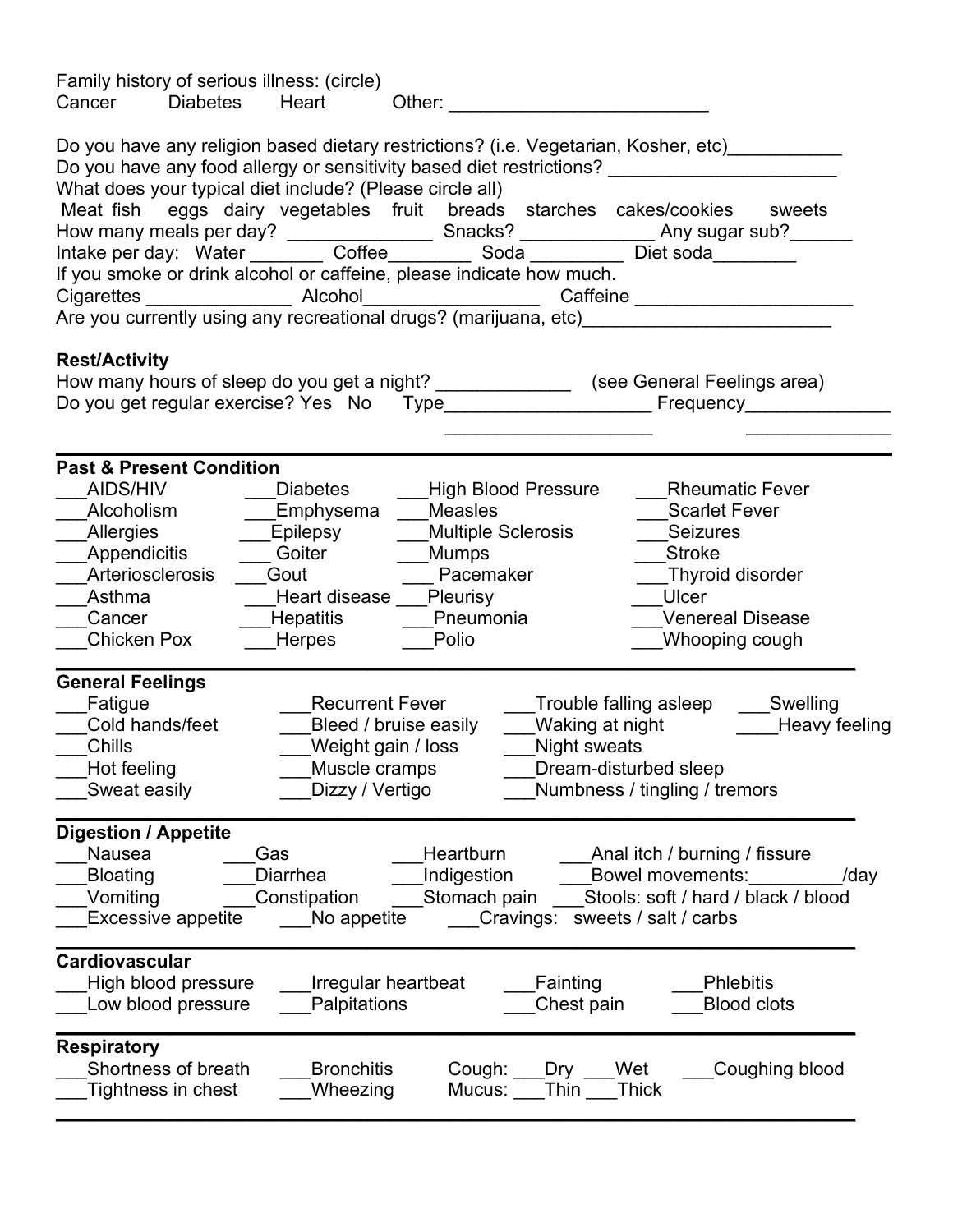| <b>Head</b> Eye pain<br>_Red / Itchy eyes                                                                                           | TMJ ______Excess saliva<br>__Ringing in ears                                                                                                                                          |
|-------------------------------------------------------------------------------------------------------------------------------------|---------------------------------------------------------------------------------------------------------------------------------------------------------------------------------------|
| Dry eyes                                                                                                                            | Grind teeth ____Sore throat<br>Concussion                                                                                                                                             |
| <b>Blurred vision</b>                                                                                                               | Gum problem ___Swollen glands<br>Lump in throat                                                                                                                                       |
| Glaucoma / Cataract                                                                                                                 | Sinus problem<br>Dry mouth<br>Headache / Migraine                                                                                                                                     |
| <b>Skin &amp; Hair</b>                                                                                                              |                                                                                                                                                                                       |
| Ulcerations<br>Acne                                                                                                                 | Hair loss<br>Itching Rash                                                                                                                                                             |
| Psoriasis<br><b>Hives</b>                                                                                                           | Fungal infection<br>Eczema<br>Dandruff                                                                                                                                                |
| <b>Emotional</b>                                                                                                                    |                                                                                                                                                                                       |
| Phobias<br>Irritable                                                                                                                | Work stress<br>Seeing a therapist                                                                                                                                                     |
| Poor memory ____Easily stressed ___                                                                                                 | Relationship stress<br>Physical abuse victim                                                                                                                                          |
| ___Easily angered<br><b>Anxiety</b>                                                                                                 | <b>Family stress</b><br>Sexual abuse victim                                                                                                                                           |
| <b>Urinary-Genital</b><br>Painful urination<br>Increased libido                                                                     | ___Bedwetting<br>___Urination frequency: _____x day<br>Urgent urination _______Unable to hold urine _____Volume of urine: scant / regular / high<br>Kidney stones<br>Decreased libido |
| <b>FEMALE</b> ___ Uterine Fibroids _____ Ovarian cysts<br>Date last period began: ________                                          | Age menses began___________ Typical # days _____                                                                                                                                      |
| Menstrual: Flow: heavy / light Color: light red/dark red/ brown                                                                     | __Painful ___Fatigue ___Headache ___Back pain ___ PMS ___Spotting                                                                                                                     |
| Pregnancies:<br>Menopause: Began at what age?                                                                                       | # of children_______ Miscarriages______ Abortions____ Caesarean____ Excess blood loss___                                                                                              |
|                                                                                                                                     | Hot flashes _______ Insomnia ____ Night sweats ______Mood swings _____Dryness                                                                                                         |
| <b>MALE</b>                                                                                                                         | Prostate problems ___Erectile dysfunction ___Premature ejaculation                                                                                                                    |
| <b>Musculoskeletal</b><br>Please mark on the diagram<br>areas of discomfort                                                         |                                                                                                                                                                                       |
| Sharp Pain<br>⊿ Dull Pain<br>∟ Constant Pain<br>$\Box$ Shooting Pain                                                                |                                                                                                                                                                                       |
| Please rate the pain intensity<br>on a scale of $1 \rightarrow 10$ (10 is highest)                                                  |                                                                                                                                                                                       |
| *can also indicate # on diagram                                                                                                     |                                                                                                                                                                                       |
| What decreases the pain?                                                                                                            | ί₫ΛN<br>МW                                                                                                                                                                            |
| What causes the pain to increase?                                                                                                   |                                                                                                                                                                                       |
| OTHER:<br>$\Box$ Tingling<br>∟ Itching<br>∟ Numbness<br>Tension/Tightness<br>$\perp$ Limited Range of Motion<br>$\perp$ Limited Use |                                                                                                                                                                                       |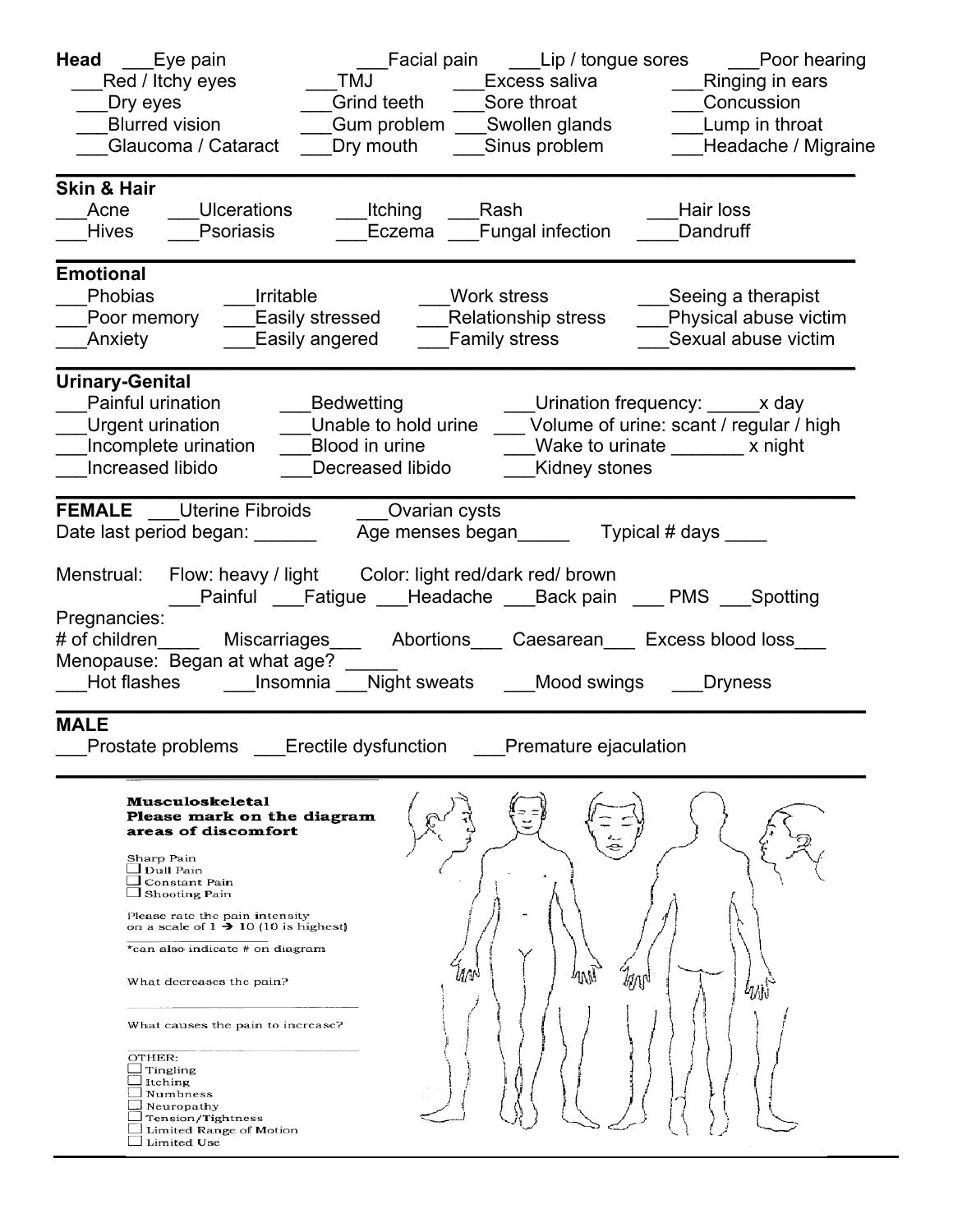### **Consent to Treatment**

To comply with Article 160, Section 82111.1(b) of NYS Education Law, we request that you read and sign the following statement:

### We, the undersigned, do affirm that **the endotageneral control of the endotage of the endot of the endot of the endot of the endot of the endot of the endotical distribution of the endotic state of the endotic state of the by The Acupuncture Office to consult a physician regarding the condition(s) for which each patient seeks acupuncture treatment.**

The patient has also been informed of the following considerations regarding acupuncture and related therapies:

Methods of treatment used in this practice may include, but are not limited to, acupuncture, herbal therapy, Tuina (Chinese massage), Qi Gong (energy work) and nutritional counseling.

Acupuncture is a safe method of treatment. Potential risks include temporary bruising, swelling, bleeding, numbness and tingling, and soreness at the needling site that may last a few days. *Unusual* risks of acupuncture include dizziness, fainting or nerve damage. Infection is possible, although the clinic uses alcohol, hand sanitizer and sterile disposable needles and maintains a safe and clean environment. There is no implied or stated guarantee of success or effectiveness of a specific treatment or series of treatments.

If pregnant, or in the process of trying to get pregnant, the acupuncturist will be notified in order to avoid points and herbs that could induce miscarriage. Otherwise, Chinese medicine treatment can be very beneficial in the pregnancy and birthing process.

If pregnant, or in the process of trying to get pregnant, the acupuncturist will be notified in order to avoid points and herbs that could induce miscarriage. Otherwise, Chinese medicine treatment can be very beneficial in the pregnancy and birthing process.

Herbal and nutritional supplements recommended to me by my acupuncturist are safe in the recommended doses. Large doses of herbs taken *without* my practitioner's recommendation may be toxic, and some herbs are inappropriate during pregnancy. Some possible side effects of herbs are nausea, gas, stomachache, vomiting, headache, diarrhea, rashes, hives and tingling of the tongue.

If any discomfort or adverse reactions are experienced, the patient should notify the acupuncturist as soon as possible,

Practitioners of The Acupuncture Office may review medical records and lab reports, but all records are kept confidential. If it becomes necessary to share health information, this will be handled in accordance with the stipulations detailed in the Notice of Privacy Practices document that has been provided and acknowledged.

Risks and benefits may be discussed further with the practitioner before signing. However, it is not expected to be able to anticipate and explain all possible risks and complications of treatment. The practitioner will exercise his or her judgment in the best interest of the patient during the course of treatment, based upon the facts then known.

### **Appointment times are scheduled specifically for the patient, and that consequently, a minimum of 24 hours notice is required to reschedule or cancel an appointment. Unless otherwise agreed to in advance, the full fee may be charged for sessions missed without such advance notification.**

In signing this form, the patient acknowledges any inherent risks, and gives his/her consent for treatment, payment and healthcare operations received, incurred or carried out at this practice.

Patient (Representative) Signature Date Date Date Date Date Date

 $\overline{\phantom{a}}$  , and the contribution of the contribution of the contribution of the contribution of the contribution of the contribution of the contribution of the contribution of the contribution of the contribution of the

Licensed Acupuncturist Date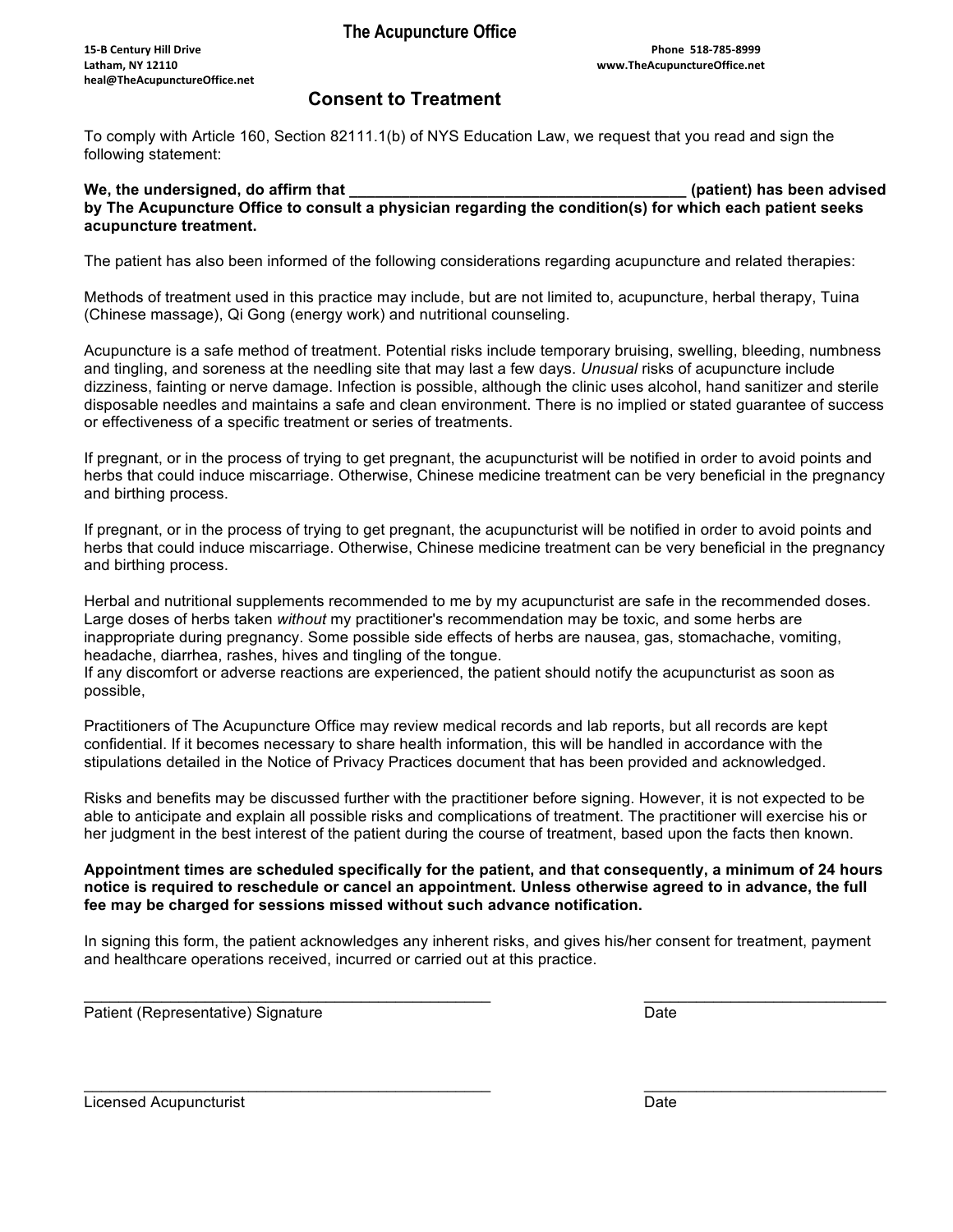# **Financial Policy**

 $\mathcal{L}_\mathcal{L} = \mathcal{L}_\mathcal{L} = \mathcal{L}_\mathcal{L} = \mathcal{L}_\mathcal{L} = \mathcal{L}_\mathcal{L} = \mathcal{L}_\mathcal{L} = \mathcal{L}_\mathcal{L} = \mathcal{L}_\mathcal{L} = \mathcal{L}_\mathcal{L} = \mathcal{L}_\mathcal{L} = \mathcal{L}_\mathcal{L} = \mathcal{L}_\mathcal{L} = \mathcal{L}_\mathcal{L} = \mathcal{L}_\mathcal{L} = \mathcal{L}_\mathcal{L} = \mathcal{L}_\mathcal{L} = \mathcal{L}_\mathcal{L}$ 

Payment is required at the time of service. We accept cash, personal checks, debit cards and Mastercard, Visa, and Discover.

We are not providers with any health insurance plan, nor do we participate in no-fault or worker's compensation. We can provide a superbill receipt for you to submit to your insurance carrier if your plan covers acupuncture. Please remember it is your responsibility to check with your insurance provider regarding your eligibility.

Acupuncture **IS** considered a qualified medical expense for Health Savings Accounts (HSA) and Flexible Spending Accounts (FSA). Herbs, vitamins and nutritional supplements **ARE NOT** considered qualified medical expenses.

### Important 24-hour Appointment Cancellation Policy

It is extremely important for you to remember that when you make an appointment with us that time is reserved exclusively for you.

**If you need to cancel or re-schedule an appointment, kindly provide at least 24 hours notice so that we can give the appointment to someone else and our time is not wasted.**

**You will be asked to pay in full for appointments cancelled or missed without 24 hour notice.**

Patients who repeatedly cancel or miss appointments without 24 hours notice will be asked to leave the practice.

I have read and understand the above financial and appointment cancellation policies.

Signature: \_\_\_\_\_\_\_\_\_\_\_\_\_\_\_\_\_\_\_\_\_\_\_\_\_\_\_\_\_\_\_\_\_\_\_\_\_\_\_\_\_\_\_\_\_ Date: \_\_\_\_\_\_\_\_\_\_\_\_\_\_\_\_\_\_\_\_